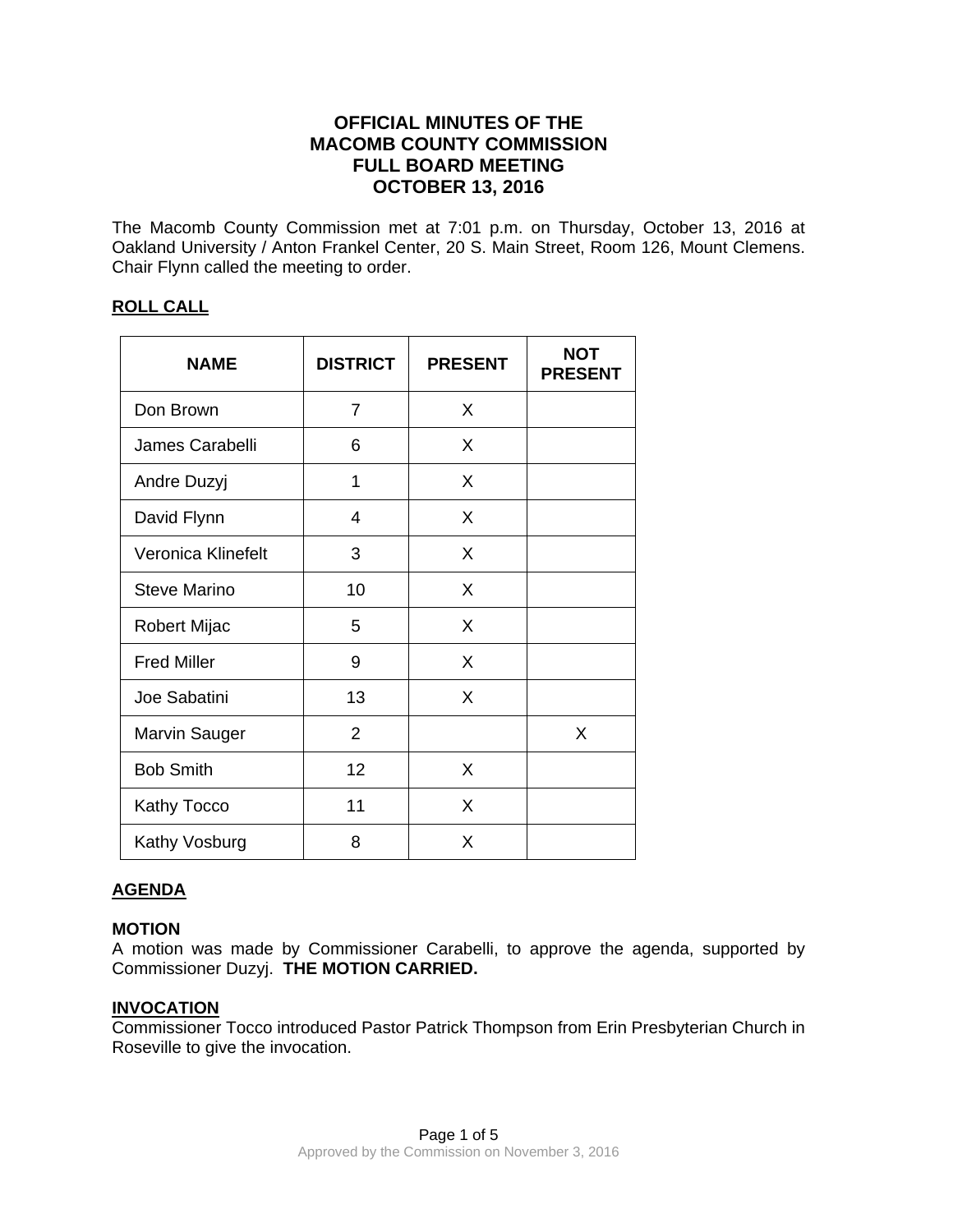### **MINUTES**

A motion was made by Commissioner Brown, to approve the minutes dated October 6, 2016, supported by Commissioner Mijac. **THE MOTION CARRIED.** 

#### **PUBLIC PARTICIPATION**

Joe Hunt, 8306 Stanley, Warren

### **CORRESPONDENCE FROM EXECUTIVE**

None

### **APPOINTMENTS**

Board Appointment:

- a) Macomb County Human Services Board 1 vacancy; 3 year term beginning November 1, 2016 thru October 31, 2019
- **R16-209** A motion was made by Commissioner Tocco, to approve the appointment of G. Patrick Thompson to the Macomb County Human Services Board, supported by Commissioner Smith.

### **THE MOTION CARRIED.**

Executive Appointment with Board Concurrence:

- b) Macomb County Ethics Board 1 vacancy; 5 year term beginning upon appointment thru February 1, 2021
- **R16-210** A motion was made by Commissioner Vosburg, to approve the appointment of Brian Gabriel to the Macomb County Ethics Board, supported by Commissioner Duzyj.

### **THE MOTION CARRIED.**

#### **INTRODUCTION OF RETIREMENT ORDINANCE RESTATEMENT**

Given by Tom Michaud, VanOverbeke, Michaud & Timmony P.C.

#### **MOTION**

**R16-211** A motion was made by Commissioner Vosburg, to receive and file the retirement ordinance restatement, supported by Commissioner Smith.

#### **THE MOTION CARRIED.**

### **INFRASTRUCTURE AND ECONOMIC DEVELOPMENT COMMITTEE – 10-11-16**

No report.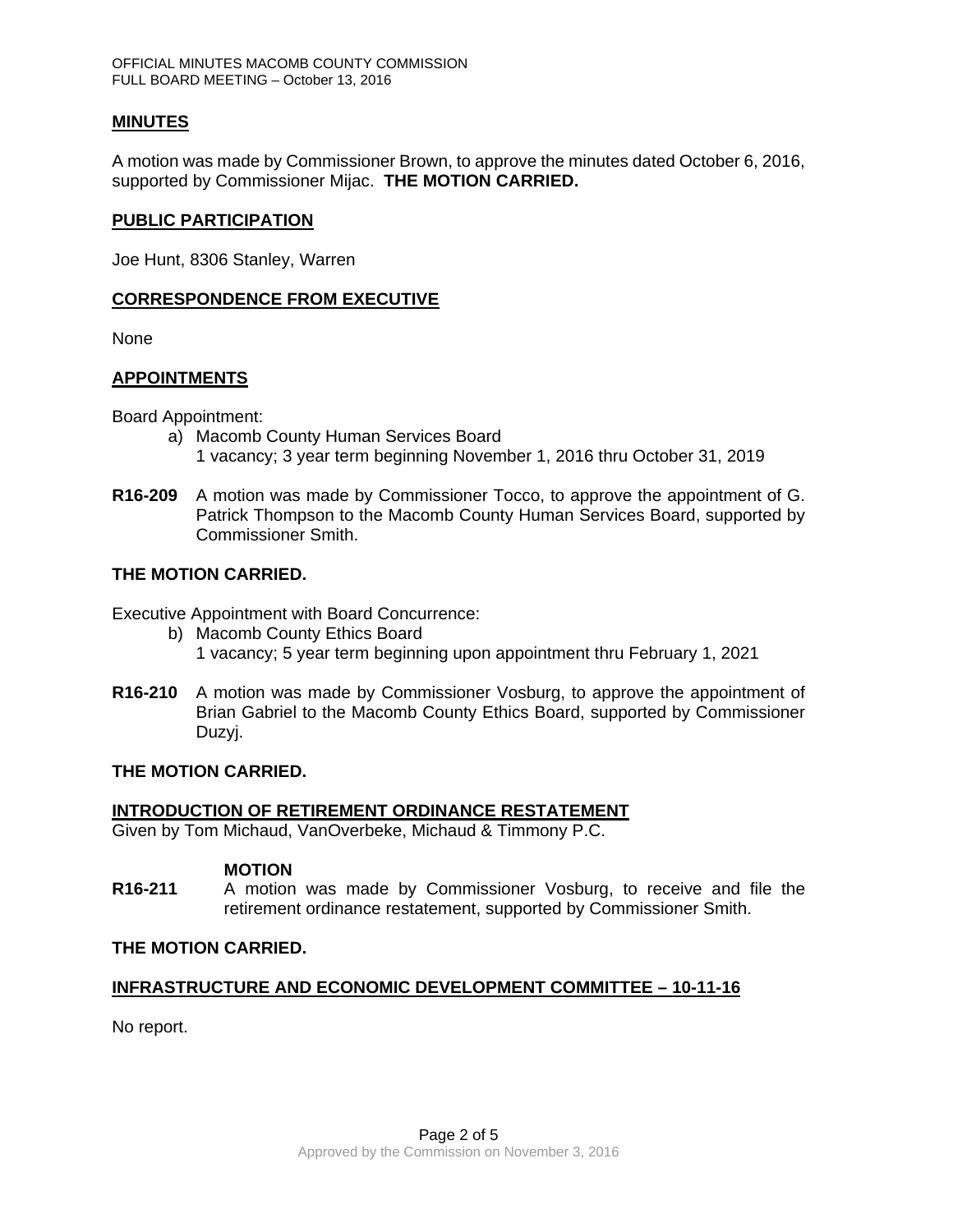### **FINANCE COMMITTEE – October 12, 2016**

The reading of the recommendations from the Finance Committee meeting was waived and a motion was made by Commissioner Miller, supported by Commissioner Brown, to adopt the committee recommendations.

- **R16-212** Approve The Award Of Bid For The Resurfacing Of Schoenherr Road From 8 To 11 Mile To Cipparrone Contracting, Inc. At A Cost Of \$3,288,155.44 And The Corresponding Construction Contract With Cipparrone And Cost Share Agreement With The City Of Warren; Further, A Copy Of This Board Of Commissioners' Action Is Directed To Be Delivered Forthwith To The Office Of The County Executive.
- **R16-213** Approve The Cost Share Agreement Outlining The Cost Participation Between Harrison Township And The Department Of Roads For The Reconstruction Of Bayhaven Drive Through A Residential Special Assessment District Established By Harrison Township; Further, A Copy Of This Board Of Commissioners' Action Is Directed To Be Delivered Forthwith To The Office Of The County Executive.
- **R16-214** Approve The Cost Share Agreement Outlining The Cost Participation Between Harrison Township And The Department Of Roads For The Reconstruction Of Riviera Street Through A Residential Special Assessment District Established By Harrison Township; Further, A Copy Of This Board Of Commissioners' Action Is Directed To Be Delivered Forthwith To The Office Of The County Executive.
- **R16-215** Approve The Cost Share Agreement Outlining The Cost Participation Between Shelby Township And The Department Of Roads For The Resurfacing Of Various Residential Streets (Barclay, Betty, Woodall, Phillips, Cumberland); Further, A Copy Of This Board Of Commissioners' Action Is Directed To Be Delivered Forthwith To The Office Of The County Executive.
- **R16-216** Approve The Cost Share Agreement Outlining The Cost Participation Between Shelby Township And The Department Of Roads For The Reconstruction Of Robin's Nest From 450 Feet South To 350 Feet North Of Canary; Further, A Copy Of This Board Of Commissioners' Action Is Directed To Be Delivered Forthwith To The Office Of The County Executive.
- **R16-217** Approve The Agreement Between MOOT And Macomb County Outlining The Scope Of Project And Costs For Concrete Pavement Repairs On Garfield Road From South Of Millar To 17 Mile Road At A Cost Of \$1,040,100, With Funding Covering \$851,300, Leaving A Balance For MCDR To Pay Of \$188,800 (Estimated Costs); Further, A Copy Of This Board Of Commissioners' Action Is Directed To Be Delivered Forthwith To The Office Of The County Executive.
- **R16-218** Approve The MOOT Contract For The Legislative Earmark To Complete The M-53 Access Road Project At 33 Mile Road In Bruce Township; Further, A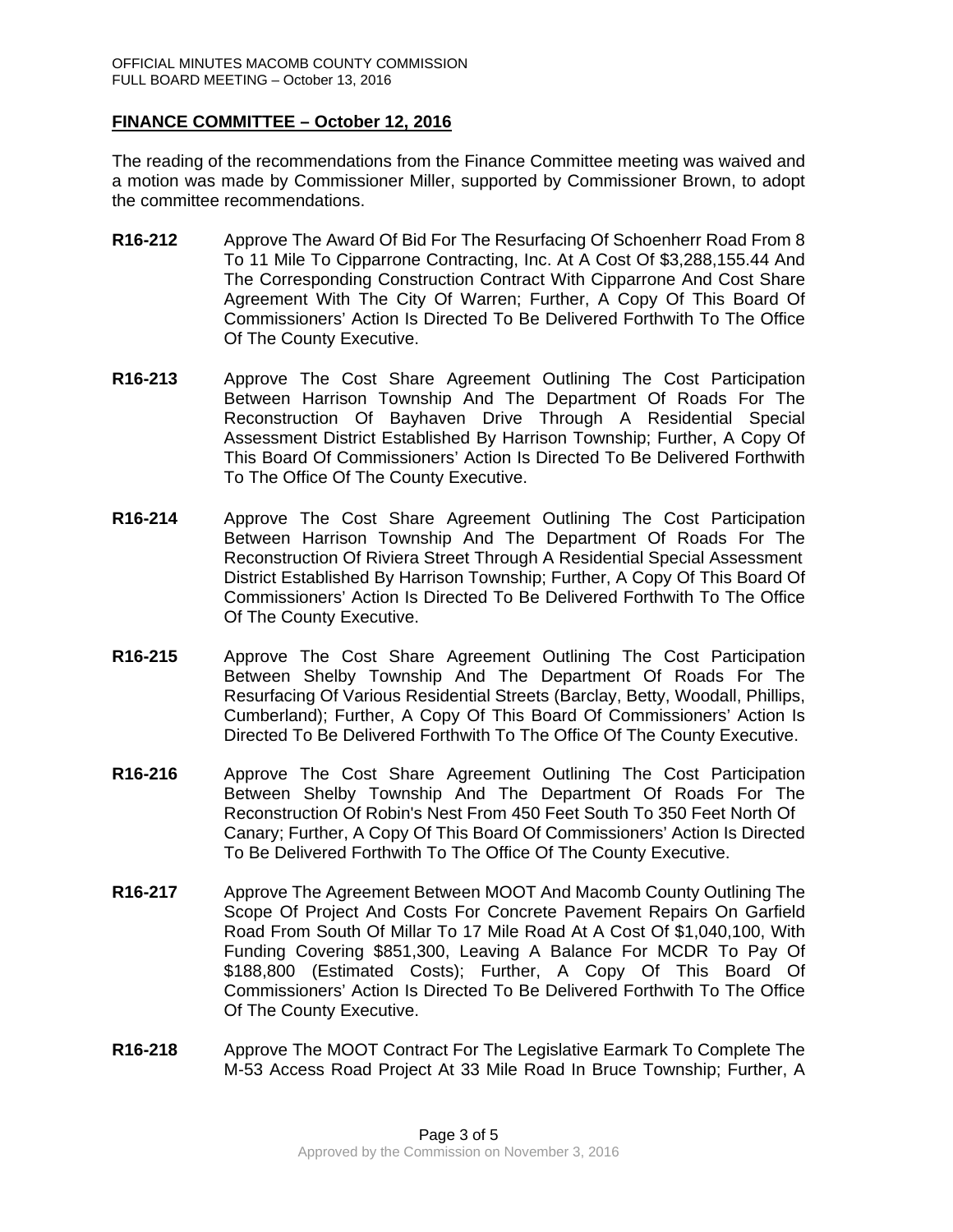Copy Of This Board Of Commissioners' Action Is Directed To Be Delivered Forthwith To The Office Of The County Executive.

- **R16-219** Approve The Proposal For Design Engineering Services For The M-53 Access Road Project At Mckay Road And 33 Mile Road In Bruce Township; Further, A Copy Of This Board Of Commissioners' Action Is Directed To Be Delivered Forthwith To The Office Of The County Executive.
- **R16-220** Approve The Appointment Of Foster, Swift Collins & Smith (John M. Kamins) To Advise, Review, And Represent Macomb County In Bond Sale And Refunding Matters; Further, A Copy Of This Board Of Commissioners' Action Is Directed To Be Delivered Forthwith To The Office Of The County Executive.
- **R16-221** Adopt The 2016 Macomb County Apportionment Report As Prepared By The Finance Department; Further, A Copy Of This Board Of Commissioners' Action Is Directed To Be Delivered Forthwith To The Office Of The County Executive.
- **R16-222** Approve a (3) Three-Year Contract 10/14/2016 through 10/13/2019 with our current employee benefits consultant and broker – TMR & Associates, Inc. at a cost of \$255,000 (\$85,000 per year); Further, A Copy Of This Board Of Commissioners' Action Is Directed To Be Delivered Forthwith To The Office Of The County Executive.

### **THE MOTION CARRIED.**

### **BOARD CHAIR REPORT**

#### **MOTION**

**R16-223** A motion was made by Commissioner Carabelli, to receive and file the Board Chair report, supported by Commissioner Klinefelt.

#### **THE MOTION CARRIED.**

#### **NEW BUSINESS**

Commissioner Duzyj asked if the Board would be doing anything for the commissioning of the USS Detroit next weekend. There is a commissioning ceremony next Saturday, October 22nd. Duzyj will put together a proclamation.

Commissioner Sabatini asked about follow up on the department budget reviews

Commissioner Brown asked if Sam Lulkin has been briefed on the process or if has he reviewed any documents.

#### **PUBLIC PARTICIPATION**

Joe Hunt, 8306 Stanley, Warren Karen Spranger, 7520 Hudson, Warren